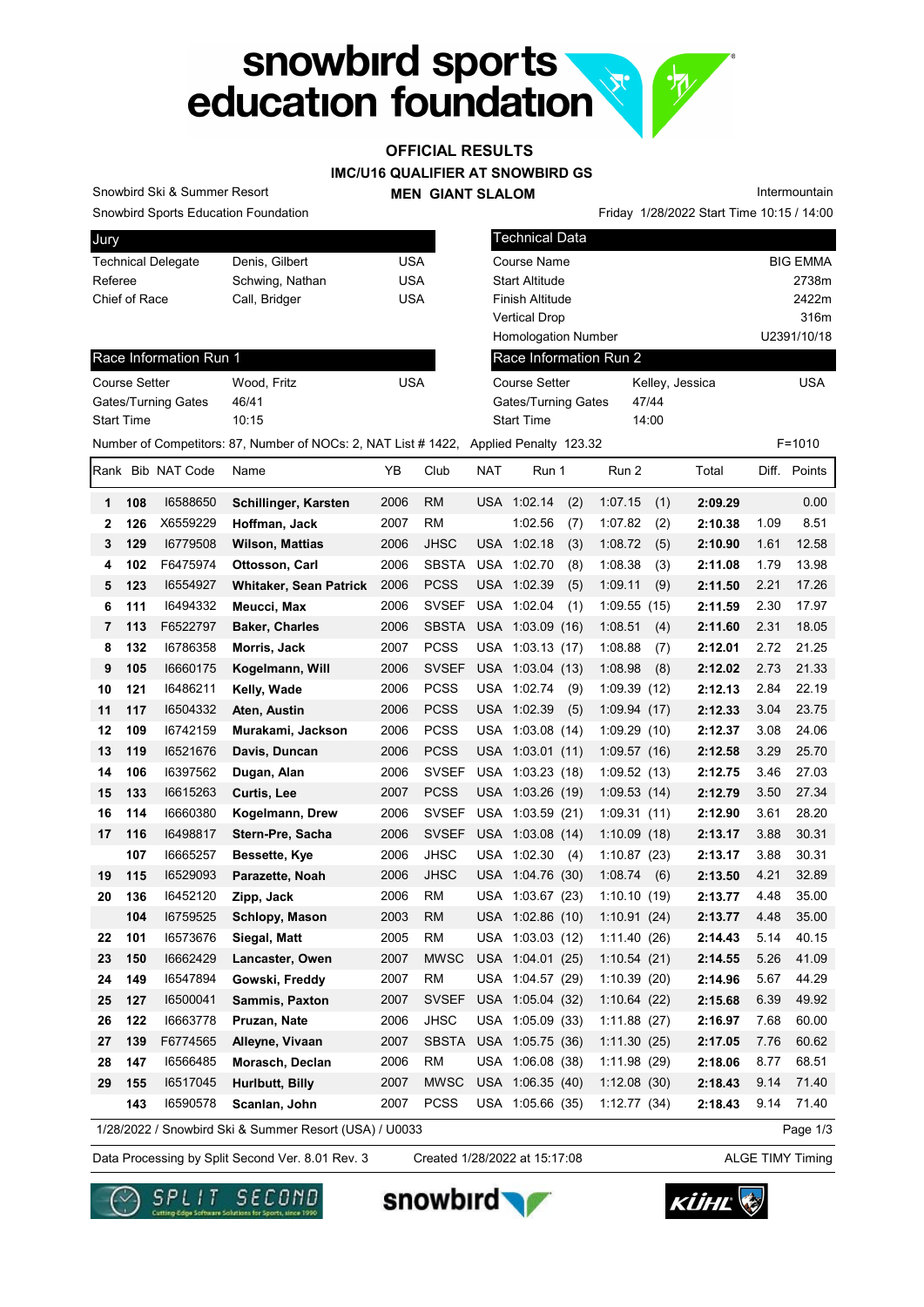## IMC/U16 QUALIFIER AT SNOWBIRD GS MEN GIANT SLALOM OFFICIAL RESULTS

Snowbird Sports Education Foundation Snowbird Ski & Summer Resort

Intermountain

Friday 1/28/2022 Start Time 10:15 / 14:00

|    |     | Rank Bib NAT Code | Name                    | YB   | Club         | NAT | Run 1            | Run 2        | Total                | Diff. | Points       |
|----|-----|-------------------|-------------------------|------|--------------|-----|------------------|--------------|----------------------|-------|--------------|
|    | 137 | F6685816          | Sanford, Cole           | 2007 | <b>TPT</b>   |     | USA 1:06.35 (40) | 1:12.08(30)  | 2:18.43              | 9.14  | 71.40        |
| 32 | 142 | 16803862          | McNamara, Joseph        | 2007 | JHSC         |     | USA 1:07.45 (52) | 1:11.89(28)  | 2:19.34 10.05        |       | 78.51        |
| 33 | 156 | 16656461          | White, Declan           | 2007 | <b>TVSEF</b> |     | USA 1:06.91 (47) | 1:12.60(33)  | 2:19.51 10.22        |       | 79.84        |
| 34 | 125 | F6659571          | Smith, Henry            | 2006 | <b>SBSTA</b> | USA | 1:06.79(46)      | 1:12.99(35)  | 2:19.78              | 10.49 | 81.95        |
| 35 | 144 | F6743086          | Leopold, Aaron          | 2007 | <b>SBSTA</b> |     | USA 1:06.57 (44) | 1:13.34(36)  | 2:19.91 10.62        |       | 82.96        |
| 36 | 158 | 16644428          | Tang, Winston           | 2006 | <b>PCSS</b>  | USA | 1:06.37(42)      | 1:13.92(40)  | 2:20.29              | 11.00 | 85.93        |
| 37 | 151 | 16512453          | Kath, Nikolas           | 2006 | <b>SB</b>    |     | USA 1:06.68 (45) | 1:14.11(41)  | 2:20.79 11.50        |       | 89.84        |
| 38 | 162 | 16549982          | Comey, Maddox           | 2007 | <b>SB</b>    |     | USA 1:07.42 (51) | 1:13.58(38)  | 2:21.00              | 11.71 | 91.48        |
| 39 | 159 | 16554618          | Sherman, Zeke           | 2007 | <b>PCSS</b>  |     | USA 1:08.54 (54) | 1:13.82(39)  | 2:22.36              |       | 13.07 102.10 |
| 40 | 131 | 15141924          | Horsley, Erich          | 1972 | <b>SB</b>    | USA | 1:06.98(48)      | 1:15.42(45)  | 2:22.40 13.11 102.41 |       |              |
| 41 | 145 | F6729119          | Phillips, Owen          | 2006 | <b>SBSTA</b> |     | USA 1:09.43 (58) | 1:14.37(42)  | 2:23.80 14.51 113.35 |       |              |
| 42 | 157 | 16553723          | Sibley, Nicolas         | 2005 | <b>PCSS</b>  | USA | 1:08.54(54)      | 1:15.27(44)  | 2:23.81              |       | 14.52 113.43 |
| 43 | 152 | 16571351          | Penze, Dylan            | 2005 | <b>PCSS</b>  |     | USA 1:08.34 (53) | 1:15.79(46)  | 2:24.13 14.84 115.93 |       |              |
| 44 | 173 | F6713582          | Gump, Kyle              | 2007 | <b>SBSTA</b> |     | USA 1:09.59 (59) | 1:14.97(43)  | 2:24.56              |       | 15.27 119.29 |
| 45 | 171 | 16611151          | <b>Boschetto, Roman</b> | 2007 | <b>PCSS</b>  |     | USA 1:08.65 (56) | 1:15.94(48)  | 2:24.59 15.30 119.52 |       |              |
| 46 | 140 | 16646815          | Clark, Finley           | 2006 | <b>PCSS</b>  |     | USA 1:08.77 (57) | 1:16.78(49)  | 2:25.55              |       | 16.26 127.02 |
| 47 | 163 | 16567811          | Gandhi, Kyan            | 2006 | <b>SVSEF</b> |     | USA 1:09.91 (60) | 1:17.57(50)  | 2:27.48              |       | 18.19 142.10 |
| 48 | 168 | 16611863          | <b>Butz, Andrew</b>     | 2007 | <b>PCSS</b>  |     | USA 1:10.31 (64) | 1:17.83(51)  | 2:28.14 18.85 147.25 |       |              |
| 49 | 170 | 16738111          | Paulman, Everett        | 2007 | <b>SBN</b>   |     | USA 1:10.20 (62) | 1:18.02(54)  | 2:28.22 18.93 147.88 |       |              |
| 50 | 172 | 16611694          | Dobrovinsky, Max        | 2007 | <b>PCSS</b>  |     | USA 1:10.46 (65) | 1:17.86(52)  | 2:28.32 19.03 148.66 |       |              |
| 51 | 174 | 16779681          | Hertzberg, Tanner       | 2007 | <b>SBN</b>   |     | USA 1:10.16 (61) | 1:18.24(55)  | 2:28.40              |       | 19.11 149.29 |
| 52 | 175 | 16549991          | Comey, Hayden           | 2007 | <b>SB</b>    |     | USA 1:12.69 (67) | 1:17.88(53)  | 2:30.57 21.28 166.24 |       |              |
| 53 | 180 | X7048237          | Godbout, Olivier        | 2006 | SOL          |     | 1:13.43(68)      | 1:19.56(57)  | 2:32.99 23.70 185.14 |       |              |
| 54 | 165 | X6588935          | Lennon, Joseph          | 2007 | <b>PCSS</b>  |     | 1:13.59(69)      | 1:20.89 (59) | 2:34.48 25.19 196.78 |       |              |
| 55 | 184 | 17063881          | Radtke, lan             | 2007 | <b>TVSEF</b> |     | USA 1:13.99 (71) | 1:20.54(58)  | 2:34.53 25.24 197.17 |       |              |
| 56 | 179 | 16714651          | Glidden, Austin         | 2007 | <b>PCSS</b>  |     | USA 1:14.57 (73) | 1:21.99(60)  | 2:36.56 27.27 213.03 |       |              |
| 57 | 178 | 16892697          | Holland, Dallin         | 2007 | <b>BBSEF</b> |     | USA 1:15.07 (74) | 1:22.29(61)  | 2:37.36 28.07 219.28 |       |              |
| 58 | 177 | 16550794          | Moon, Cashton           | 2007 | <b>SB</b>    |     | USA 1:16.09 (76) | 1:22.41(62)  | 2:38.50 29.21 228.19 |       |              |
| 59 | 176 | 16679341          | Brant, Jack             | 2007 | <b>BBSEF</b> |     | USA 1:14.02 (72) | 1:25.44(64)  | 2:39.46              |       | 30.17 235.68 |
| 60 | 187 | 16678337          | Sasser, Tyler           | 2005 | <b>BBSEF</b> | USA | 1:15.91(75)      | 1:23.88(63)  | 2:39.79              |       | 30.50 238.26 |
| 61 | 185 | 16926600          | Sandberg, Dylan         | 2006 | SOL          |     | USA 1:21.08 (77) | 1:28.09(65)  | 2:49.17 39.88 311.54 |       |              |

#### NOT PERMITTED TO START 1st RUN

DID NOT START 1st RUN

| DID NOT FINISH 1st RUN: 9 competitors |  |  |
|---------------------------------------|--|--|
|---------------------------------------|--|--|

| 186 | 16830806 | <b>Baird, Beckett</b>   | 2007 | <b>PCSS</b> | <b>USA</b> | 1:13.51(37) |
|-----|----------|-------------------------|------|-------------|------------|-------------|
| 183 | 16910725 | Ize-Cedillo, Diego      | 2006 | <b>RM</b>   | <b>USA</b> | 1:18.79(56) |
| 182 | 16869650 | Doyle, Connor           | 2006 | <b>SB</b>   | <b>USA</b> |             |
| 167 | 16534737 | Mickelson, Milan        | 2007 | <b>RM</b>   | <b>USA</b> | 1:15.80(47) |
| 166 | 16679338 | <b>Brant, Jacob</b>     | 2005 | BBSEF       | <b>USA</b> |             |
| 160 | 16491869 | <b>Bournakel, Nicos</b> | 2004 | <b>RM</b>   | <b>USA</b> |             |
| 134 | 16533452 | <b>Smith, Tucker</b>    | 2007 | SVSEF USA   |            |             |
| 128 | 16478414 | Cox, Jurgen             | 2006 | <b>PCSS</b> | <b>USA</b> |             |
|     |          |                         |      |             |            |             |

1/28/2022 / Snowbird Ski & Summer Resort (USA) / U0033

Data Processing by Split Second Ver. 8.01 Rev. 3 Created 1/28/2022 at 15:17:08 ALGE TIMY Timing

Created 1/28/2022 at 15:17:08

Page 2/3